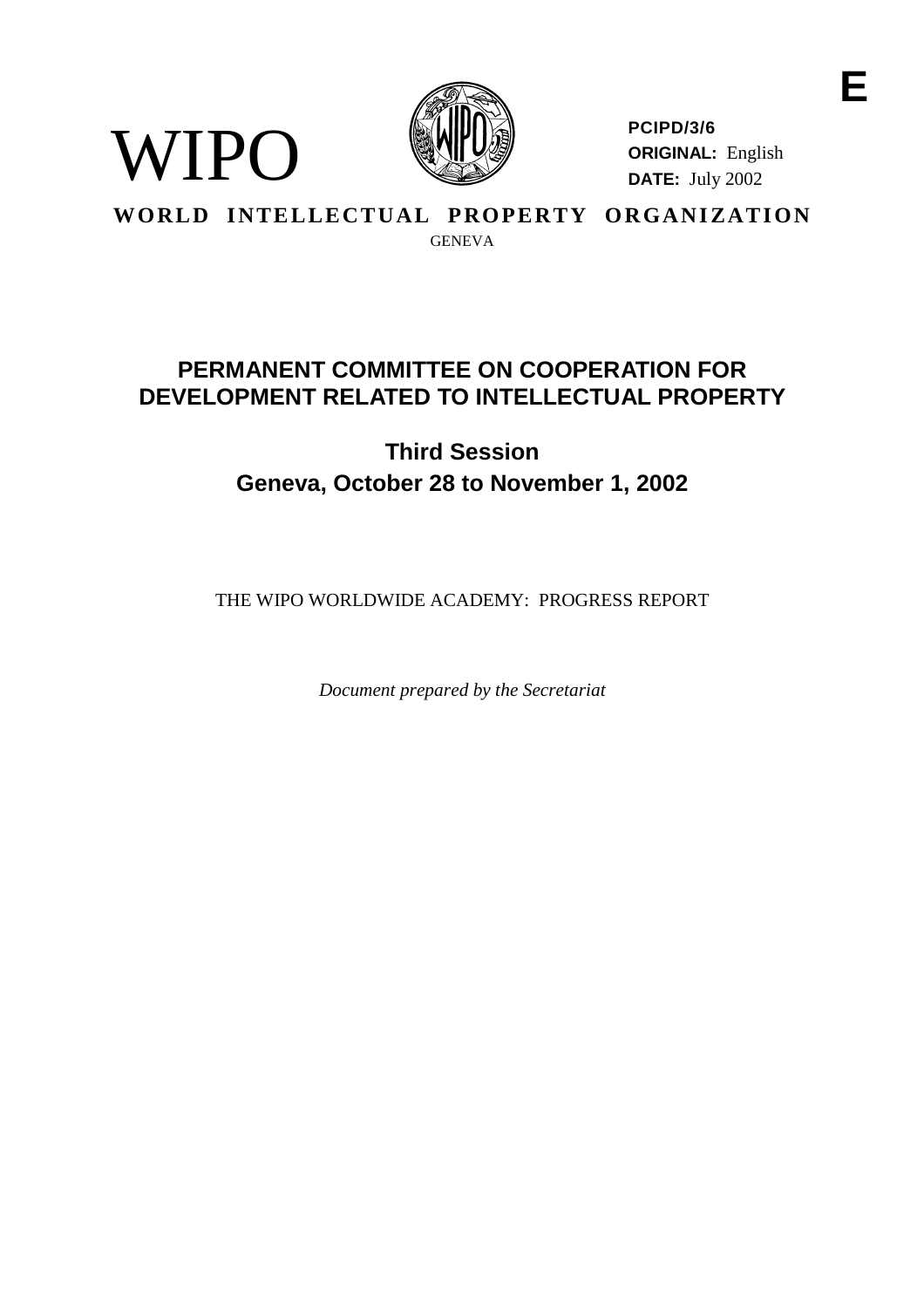## I. INTRODUCTION

1. Now in its fifth year of existence, the WIPO Worldwide Academy (hereinafter referred to as the Academy) is continuing in its objective to serve as a n educational institution for human resource development by providing teaching, training, and research services in intellectual property. The Academy's programs are carried out both at the headquarters of WIPO in Geneva, and indifferent parts of the world fulfilling its mandate of being truly worldwide. The Academy has extended its cooperation with academic institutions and intellectual property offices to further the accomplishment of its role as an institution of excellence.

2. With the inc reasing importance of intellectual property inevery day life, the Academy has expanded the scope of its development training programs to include not only courses and seminars on the legislative and administrative aspects of intellectual property but also topical subjects such as intellectual property and its links with access to genetic resources, traditional knowledge and folklore, IP and small and medium-<br>sized enterprises (SMEs), enforcement of intellectual property rights, electronic commerce, etc.

3. The programs of the Academy comprise the following categories described briefly below:

The *Professional Training Program* offers intermediate and advanced training courses for managers and technical staff of intellectual property offices and other professional users of the system. These courses are directed not only at persons working in intellectual property offices, but also at those involved with research work in universities and Research and Development institutions, as well as chambers of commerce and industry. These training courses are offered by the Academy jointly with more than 25 cooperating States and institutions.

Underthe *PolicyDevelopmentProgram*, the Academy organizes sessions for decision-makers, policy advisors, development managers, diplomats and other target groups, to promote policy debate and a deeper understanding of the practical implications of the intellectual property system. These ssions are also designed to provide a forum for sharing information and exchanging v iews on the experience of other developing countries and countries in transition in using the intellectual property system as a tool for development. Two types of sessions are conducted: (a) General Academy sessions, which cover a broad range of topics on the protection, administration and enforcement of intellectual property rights, where the experience of developing countries and countries in transition is given particular emphasis; and (b) Special Academy sessions, for specific target groups, which deal intensively with specialized issues, such as the enforcement of intellectual property rights, the implications of the Agreement on Trade -Related Aspects of Intellectual Property Rights (TRIPS Agreement) and promoting the teaching and training of intel lectual property.

The *Distance Learning Program* is a cost-effective complement to traditional training, with the advantages of flexibility of time and space, and the capacity to reach the unreached. These courses are delivered via the Internet, using a f ormat that allows for online registration, student- teacher interaction, student tests, course -monitoring and evaluation systems. The first introductory course on intellectual property launched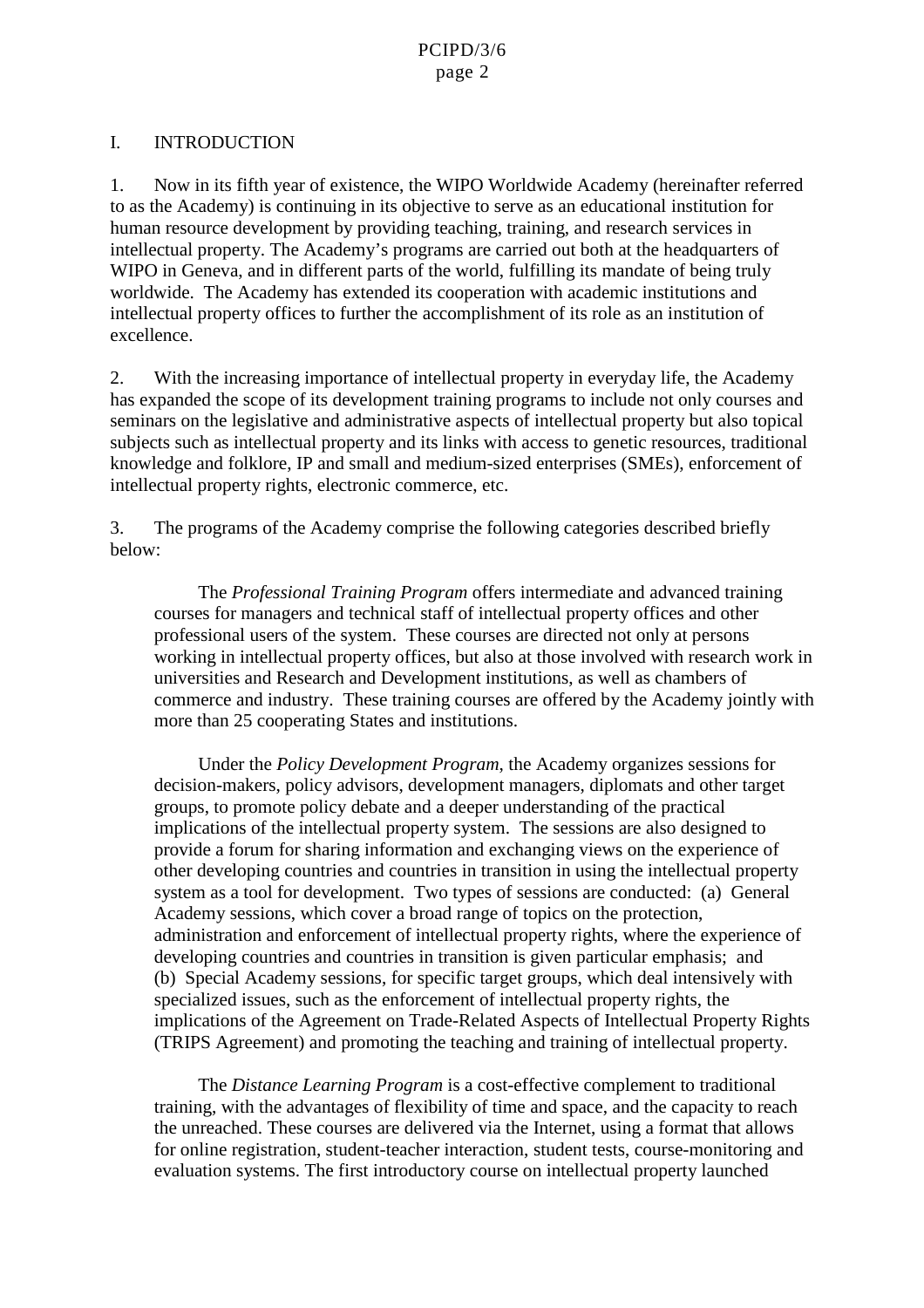in 1999 has now been expanded and upgraded to become a general course on intellectual property and is a pre-requisite for participation in the interregional intermediateseminars for IP professionals.

The *Library*, which specializes in intellectual property materials, is designed to support the research and informatio nneeds of WIPO staff, students of the Academy and external researchers. The library is an excellent source of information on intellectual property. Its features include an online, automated public -access catalogue, reading room for reference study, acce sstolaws and treaties, Lexis -Nexis and a cyber center which houses a CD -ROM terminal and several workstations. The Library also publishes specialized bibliographies on intellectual property topics

Various *Specialized Programs* are administered by the A cademy, in particular in its program of cooperation with universities. The development of curricula for the teaching of intellectual property in universities and the award of long term fellowships are intended to stimulate scholarship and research in intel lectual property. The publication of various teaching materials is also an activity carried out by the Academy indirect response to wide demands from universities and other academic institutions. The Academy has also entered into programs of cooperation with universities for joint award of degrees, diploma or certificates. The Academy supports a variety of other activities related to academia through sponsorship of participants or incooperation with other sectors of WIPO. The Academy also organizes a Summer School, which is open to senior students and young professionals from all regions of the world. Based on the success of its sessions, the program has been expanded both in terms of its content as wellasstudent intake.

#### II. PERFORMANCE

#### Professional Training Program

4. During the period from January 2001 to June 2002, the Academy continued to carry out its activities through its professional training programs. Specialized and advanced courses were offered in patent information, search and examination; trademarks; collective management of copyright and related rights, etc. With a view to providing a sharper focus and meeting the demand for more specialized training, during this period the Academy organized about 40 interregional train ingcourses and seminars for some 478 participants.

5. At the intermediate and advanced levels, regular training activities were organized as follows:

(i) Two seminars on industrial property for officials from national and regional intellectual property of fices incharge of industrial property, followed by practical training in cooperation with national or regional partner institutions. Of the 140 nationals who participated in the two seminars, the European Patent Office (EPO) in The Hague an d Vienna organized practical training for 49 participants, the Academy of Scientific Research and Technology (ASRT), Cairo for six participants, the Moroccan Industrial Property Office, Casablanca for seven participants, the National Institute of Industria l Property (INPI), Lisbon for seven participants, the Austrian Patent Office, Vienna for 14 participants, the German Patent and Trademark Office, Munich for 13 participants, the Spanish Patent and Trademark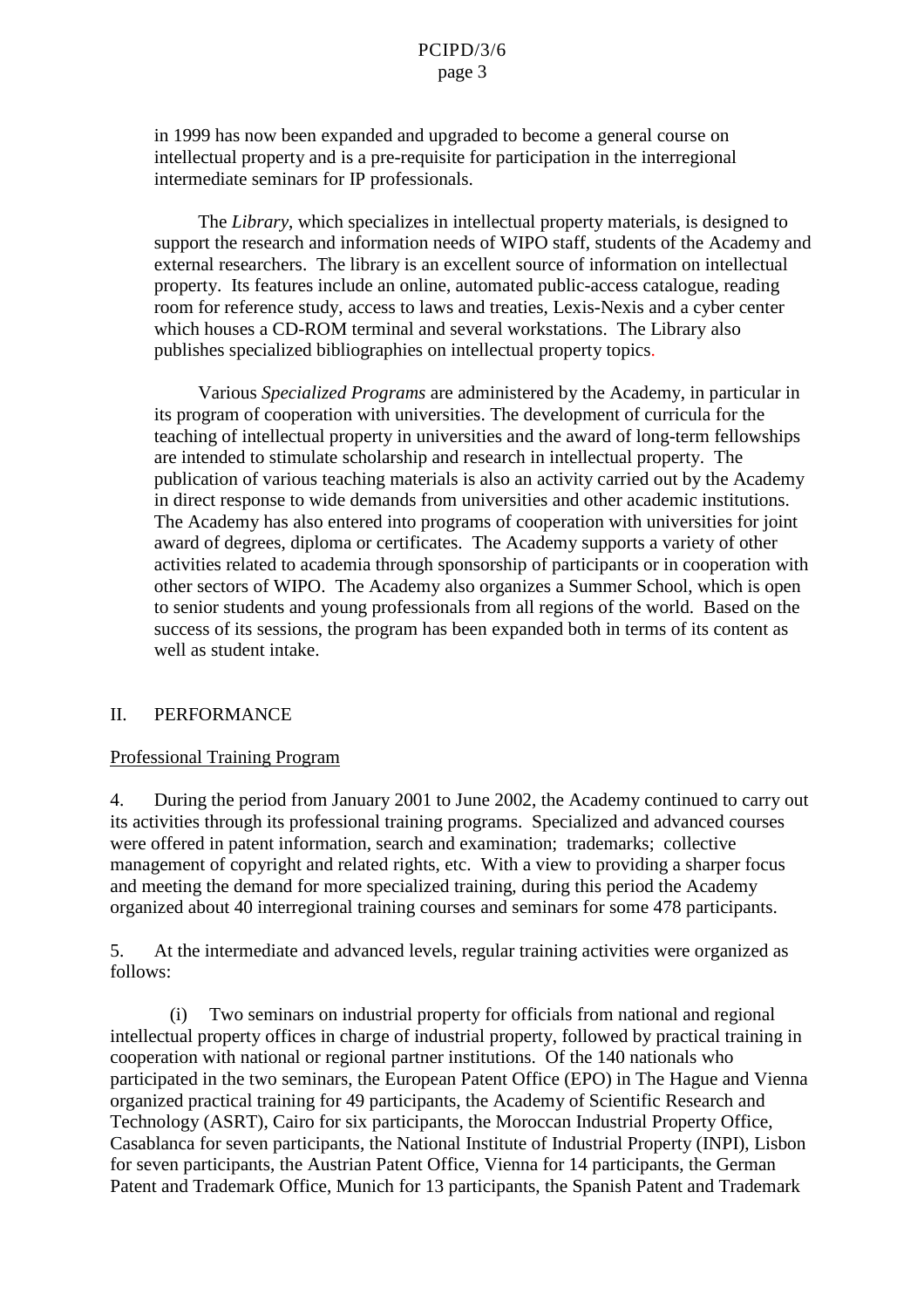Office (OEPM), Madrid for eight participants, the Benelux Trademark Office, The Hague for 10 participants, the National Institute for Industrial Property (INPI), Paris for six participants, the Industrial Property Office of the Czech Republic, Prague for three participants, the *Centre*  d'études internatio nales de la propriété industrielle (CEIPI), Strasbourg for 13 participants, the Israel Patent Office, Jerusalem for two participants and the Swiss Federal Institute of Intellectual Property (IFPI), Bernfortwo participants.

(ii) One seminar on copyrigh tand related rights for official sincharge of copyright administration, followed by practical training at copyright offices or various authors' societies and institutions involved in the collective management of copyright. Of the 52 nationals who participated in the seminar, practical training was organized for six participants at the Joint Copyright Association (KOPIOSTO), Helsinki, for nine participants at the Ministry of Culture and Francophone Affairs, Paris, for 12 participants at the British Copyri ght Council, London, for two participants at the Directorate General of Entertainment, Entertainments and Copyright Department, Lisbon, for 15 participants at the General Authors' and Publishers' Society of Spain, Madrid and for eight participants at the S wiss Society for Authors of Musical Works, Zurich.

(iii) Five interregional specialized training courses we recognized in cooperation with the EPO, on streamlining patents earch and examination procedures, coordinated patent examination procedures and o nadministrative issues in patent and trademark procedures for 80 patent examiners and technical staff of industrial property offices.

(iv) Two interregional advanced courses were organized in cooperation with the *Centre d'études internationales de la pr opriété industrielle* (CEIPI) attended by 32 representatives of national and regional intellectual property of fices and ministries in charge of intellectual property matters.

(v) One advanced course was organized in cooperation with the Spanish Patent and Trademark Office (OEPM) for 16 participants on the legal, administrative and economic aspects of industrial property.

(vi) The OEPM and the EPO cooperated with WIPO in the organization of a seminar on coordinated patent examination procedures for 15 pa rticipants.

(vii) The Office for Harmonization in the Internal Market (OHIM), Alicante and the EPO cooperated with WIPO in the organization of a seminar on administrative issues in patent and trademark procedures for 19 participants.

(viii) One interre gional course on the legal and administrative aspects of trademarks, organized in cooperation with the Benelux Trademark Office (BBM) for 10 officials in charge oftrademark and industrial designs in intellectual property offices.

(ix) Two training cours esser recorganized in cooperation with the Canadian Intellectual Property Office (CIPO), on clients ervice and quality management in the delivery of patents ervices, attended by a total of 22 participants.

(x) Two advanced courses on administrative issues in patent and trademark procedures for over 38 managers and administrators of industrial property offices was organized in cooperation with the Norwegian Patent Office in Oslo.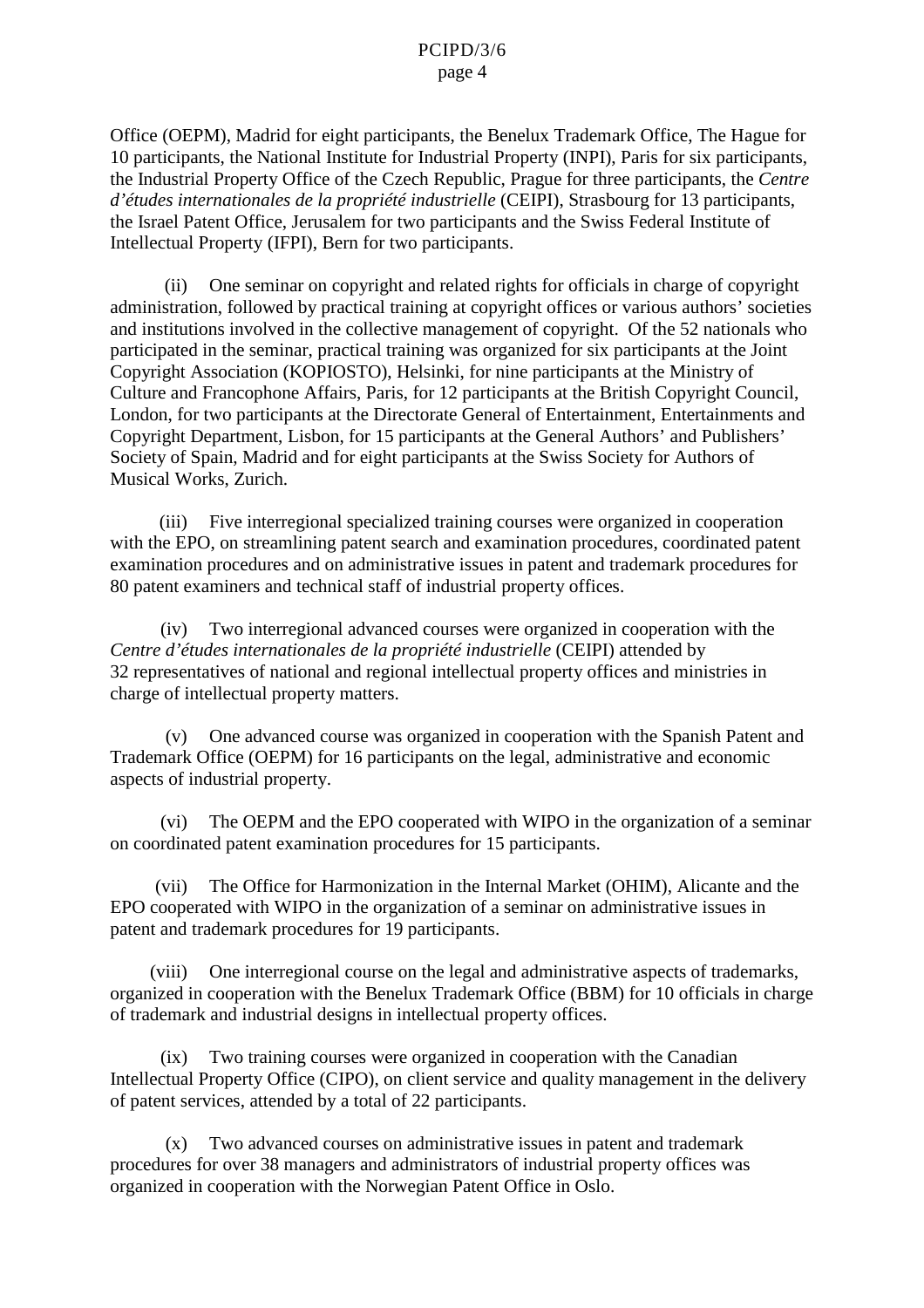(xi) Atraining course on copyright and related rights was held in Stockholm for 19 participants in cooperation with the Swedish Patent and Registration Office (SPRO).

(xii) A training course on copyright and related rights was held in Santa Cruz, Bolivia, for 35 participants from the Latin American region in cooperation with the General Authors' Society of Spain (SGAE).

#### Policy Development Program

6. In the period from January 2001 to June 2002, the Academy continued to organize General and Special Academy sessions. A total of 12 sessions and symposia were organized with the participation of 277 officials from all regions of the developing world and countries intransition to a market economy.

(i) Two General Academy sessions on intellectual property and development were heldin Khartoum in English and Arabic and in Singapore in English. Another two sessions wereheldin Geneva for officials from Africa. A total of 67 participants were invited to these sessions.

(ii) The Academy continue dits cooperation with the United States Patent and Trademark Office (USPTO) intraining of enforcement officials, especially judges, prosecutors, police and customs officers. Two special academy sessions on the Enforcement of Intellectual Property Rights were jointly held in Arlington in 2001 and again in 2002.

(iii) One Special Academy session was organized in cooperation with the State Intellectual Property Office (SIPO) of Chinain Beijing and Shanghai in 2001. At these sessions, special emphasis was given to the relevant provisions of the TRIPS Agreement on border measures and customs procedures, with a view to enhancing the ability of these officials to deal effectively with piracy and counterfeiting. Forty -three participants from developing countries and countries in transition to a marketeconomy benefited from the sessions in the United States and China.

(iv) Special Academy sessions were also organized in 2001 and 2002 in Geneva for Ambassadors from developing countries and countries in transition to a markete conomy. These sessions were highly appreciated by the 28 ambassadors who encouraged the Academy to organize more of such sessions in the future.

(v) In the context of training of judges, the second part of an academy session, organized in France in cooperation with the *Institut national de la propriété indust rielle* (INPI), France and the *Ecole nationale de la magistrature* (ENM), France, was held in Geneva and Paris in 2001 on Enforcement of Intellectual Property Rights for Judges of Continental Law Jurisdiction from Developing Countries. The 20 selected parti cipants had already participated in the first part of this session in Paris in 2000.

(vi) An International Conference on Intellectual Property Education and Training was organized in cooperation with the Government of India and the Indian Institute of Technology in New Delhi to which 16 persons we reinvited. Its objective was to promote teaching, training and research in intellectual property through the exchange of information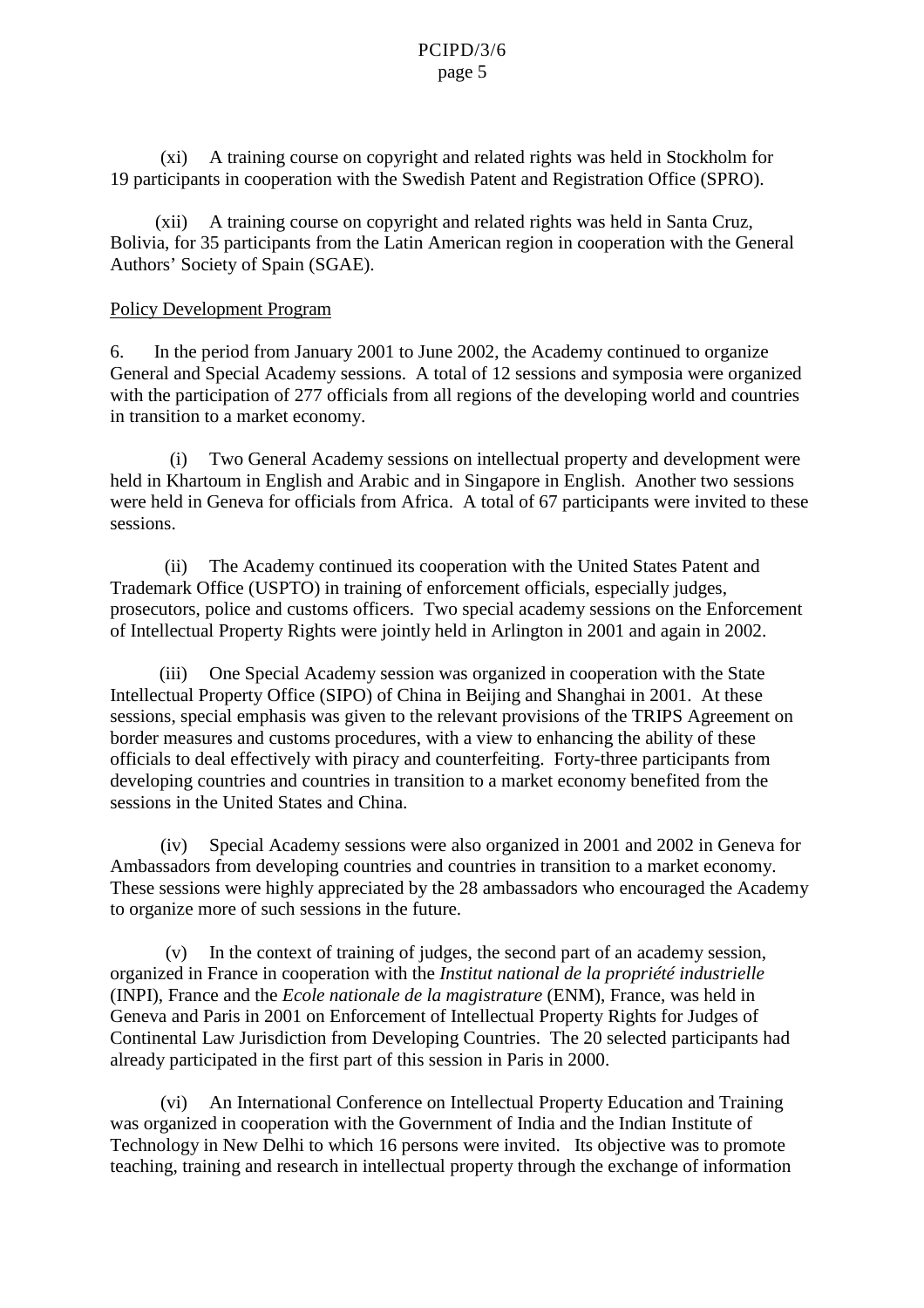and experience among university professors and government of ficials in charge of training activities from different regions of the world.

(vii) Following the success of the International Symposium on the Effects of Technology on Copyright and Related Rights in cooperation with the United States Copyright Office in 2000, a furth er Symposium was co -organized in 2001 to provide 14 senior government of ficials with updated information on the effects of new technologies on the creation, dissemination, exploitation and administration of literary, musical, artistic and audiovisual works . Special emphasis was given to the WIPO Copyright Treaty (WCT), the WIPOPerformances and Phonograms Treaty (WPPT) and the USD igital Millennium CopyrightAct(DMCA).

(viii) Furtheremphasis was placed on the training of persons engaged in the teaching of intellectual property law in universities. In this connection, the Academy organized a Seminaron IP for Universities in cooperation with the University of Valedo Rio Sinos (UNISINOS), Brazil. Twenty -nine university professors and students specializ ed in intellectual property attended the program.

 $(ix)$  A third intensive Post -graduate Course on Copyright Law was organized with the University of Los Andes, Merida, Venezuela, and the Inter -American Institute of Copyright (IIDA) and with the assistance of the Central American Book Center (CERLALC). Ten university professors teaching copyright law in Latin American countries attended the program under the sponsorship of WIPO.

(x) Study visits to WIPO in Geneva were organized forten students from the master program at the University of Lund under the long -term fellowship program and for 40 students from the *Université de Paris X* .

#### Distance Learning Program

7. Three sessions of the Distance Learning DL -101 "Introduction to Intellectual Prope rty" course were organized in 2001, in three languages, with a total number of 3,456 registrations (2,371 in English, 315 in French and 770 in Spanish). A pilot course of DL -101 was organized in 2001 in Chinese with 50 selected participants.

8. In 2002, an upgraded version of the introductory course was launched which included three new modules and was renamed "General Course on Intellectual Property - DL-101." From January to June 2002, a total of 3,171 participants we reregistered for this course (1,914 in English, 292 in French, 558 in Spanish and 373 in Chinese). Thirty -four staff members also completed the course.

9. Therefore, for the period from January 2001 to June 2002, a total number of 6,627 persons registered for the discusses tance learning courses.

10. To complement the online version of the upgraded DL -101 course, a new CD -ROM version of the course was produced to ensure access to the course by larger numbers of beneficiaries, especially in countries with inadequat e Internet connectivity.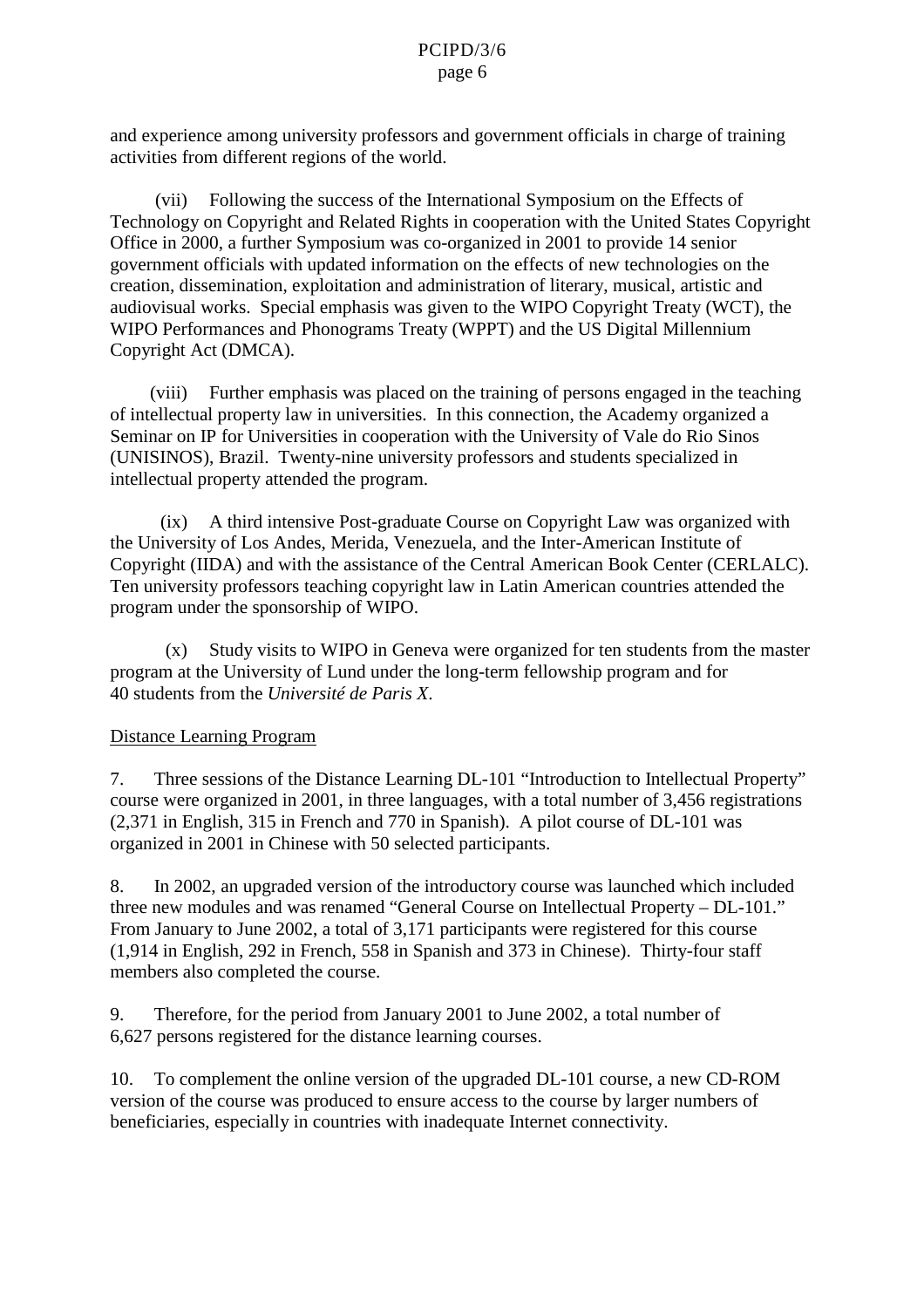### PCIPD/3/6 page 7

11. In addition to the upgrading of the introductory course, special emphasis was placed on the development of DL -101 into three further language versions, Arabic, Portuguese and Russian. It is expected to launch these versions in the autumn of 2002. The development of advanced courses is being pursued on the following topics: Copyright and Related Rights; Intellectual Property and Traditional Knowledge; Intellectual Property and Electronic Commerce and Intellectual P roperty and Biotechnology. These courses should be available online at the beginning of 2003.

# Library

12. The Library continued with its coreservices and provided reference and research assistance to some 2,000 visitors. A "Table of Contents" (TOCs)" of IP journals is now distributed by e-mail to WIPO staff members on a monthly basis. The Library contains approximately 35,000 monographs and over 300 periodicals, and since January 2001, 500 newbooks, journals and CD ROMs were purchased. The L ibrary continued to catalogue items acquired and posted the list on the Internet and Intranet. In -house requests for inter library loans and document delivery were fulfilled.

13. The Library renewed its efforts on developing its electronic resources our ress. Its we be sitewas updated to include new links to various online catalogues, dictionaries, journals, documents, reports, etc. The Library further subscribed to six online information products via the *United Nations System Electronic Information Acqui sition Consortium (UNSEIAC*). (These included subscriptions to the Economist Intelligence Unit databases, the Encyclopaedia Britannica, the Encyclopaedia Universalis, the Oxford English Dictionary, ProQuest Direct, and the Yearbook of International Organiz ations.) The Library negotiated anew contract with LexisNexis, a major legal database.

## Specialized programs

(a) Post-graduate Specialization Course for University Professors

14. In 2001, the Academy organized as econd Post -graduate Specializa tion Course on Intellectual Property, in cooperation with the University of Turin, and with the assistance of the Government of Italy and the International Training Center of the International Labor Office (ILO) in Turin, Italy. The main objective of the course is to develop and strengthen the capacity of institutions and universities indeveloping countries in their teaching of intellectual property. The course is also intended to serve as an intermediate option between WIPO short -term training courses ( one to four weeks) and the long -term fellowship programs (nine to 12 months). The course was attended by 42 students, of which 18 from developing countries were sponsored by WIPO.

(b) Long-term Fellowship Program

15. The Long-term Fellowship Pr ogram has enabled professionals to pursue a postgraduate degreeinintellectual property invarious universities and research institutes. In order to maximize the impact of such long -term fellowships, the program focuses more on the training of trainers, with the objective of investing in human resources inteaching positions at the university level. In 2001, 14 fellowships were awarded in five universities: Franklin Pierce Law Center, United States of America; University of Alicante, Spain; University of Cairo, Egypt; University of Buenos Aires, Argentina and the University of Lund, Sweden.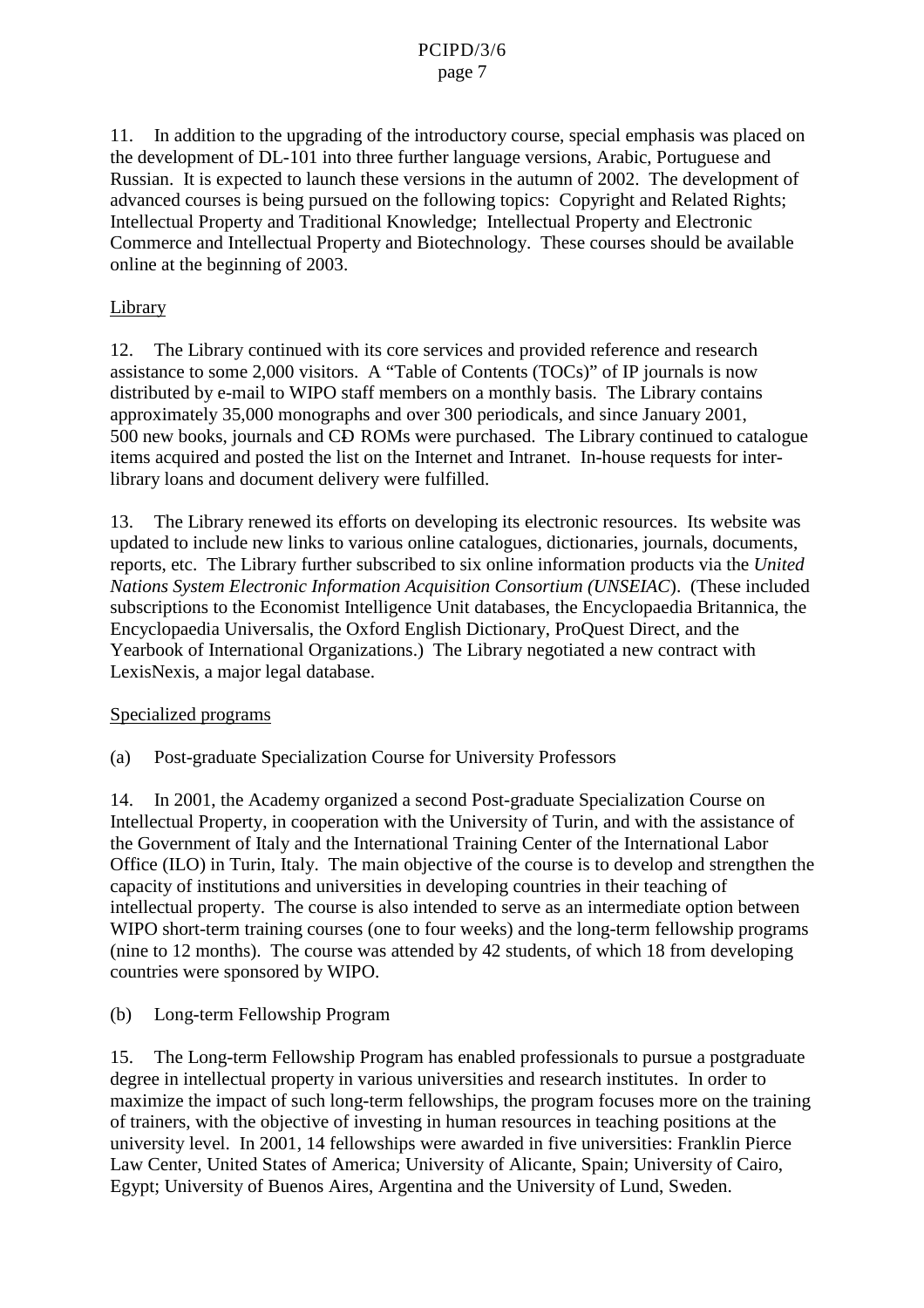# (c) Master Program on Human Rights and IP

16. The Academy continued with its joint venture Master Program on Human Rights and Intellectual Property incoope ration with the Raoul Wallenberg Institute for Human Rights and Humanitarian Law and the University of Lund, Sweden. Four of the students following the course were from developing countries and we refinanced by WIPO. After graduation they are expected to teach intellectual property and human rights in their countries.

## (d) Summer School

17. In 2001, a Summer School on Intellectual Property was held to which 33 students were admitted from several developing and developed countries. The students appreciated the opportunity to acquire or increase their knowledge on intellectual property rights, which would serve the min their future care ersinall spheres of activity. Another session of the Summer School starts on July 1, 2002.

# ATRIP

18. The Academy has been supporting the activities of the International Association for the Advancement of Teaching and Research in Intellectual Property (ATRIP), mainly by providing financial aid to enable the participation of its members and professors fr om developing countries at its annual congress. ATRIP, founded in 1981 is aimed at promoting teaching and research in the field of intellectual property. Its members meet once a year to discuss recent developments in the field of intellectual property. In 2001, 16 participants from developing countries and countries with economies in transition were sponsored by WIPO to participate in the congress in Lausanne. Two Academy of ficials also participated in the congress.

## Advisory Board

19. In 2002, the second meeting of the Academy Advisory Board was held. The members reviewed the performance of the Academy in the past two years and made suggestions for the future.

## **International Essay Competition**

20. Aspart of the activities of World I ntellectual Property Day on April 26, an International Essay Competition was organized under the auspices of the Academy. The results were declared on World Intellectual Property Day in 2002. A total of 140 entries were received and prizes were awarded f or six essays by language: Arabic, Chinese, English, French, Russian and Spanish.

## Publications

21. The Academy continued with its program to produce a series of information brochures, catalogues and leaflets on its programs. Three issues of the magazine, *WIPO Worldwide AcademyReview* , were published in the period underreview.